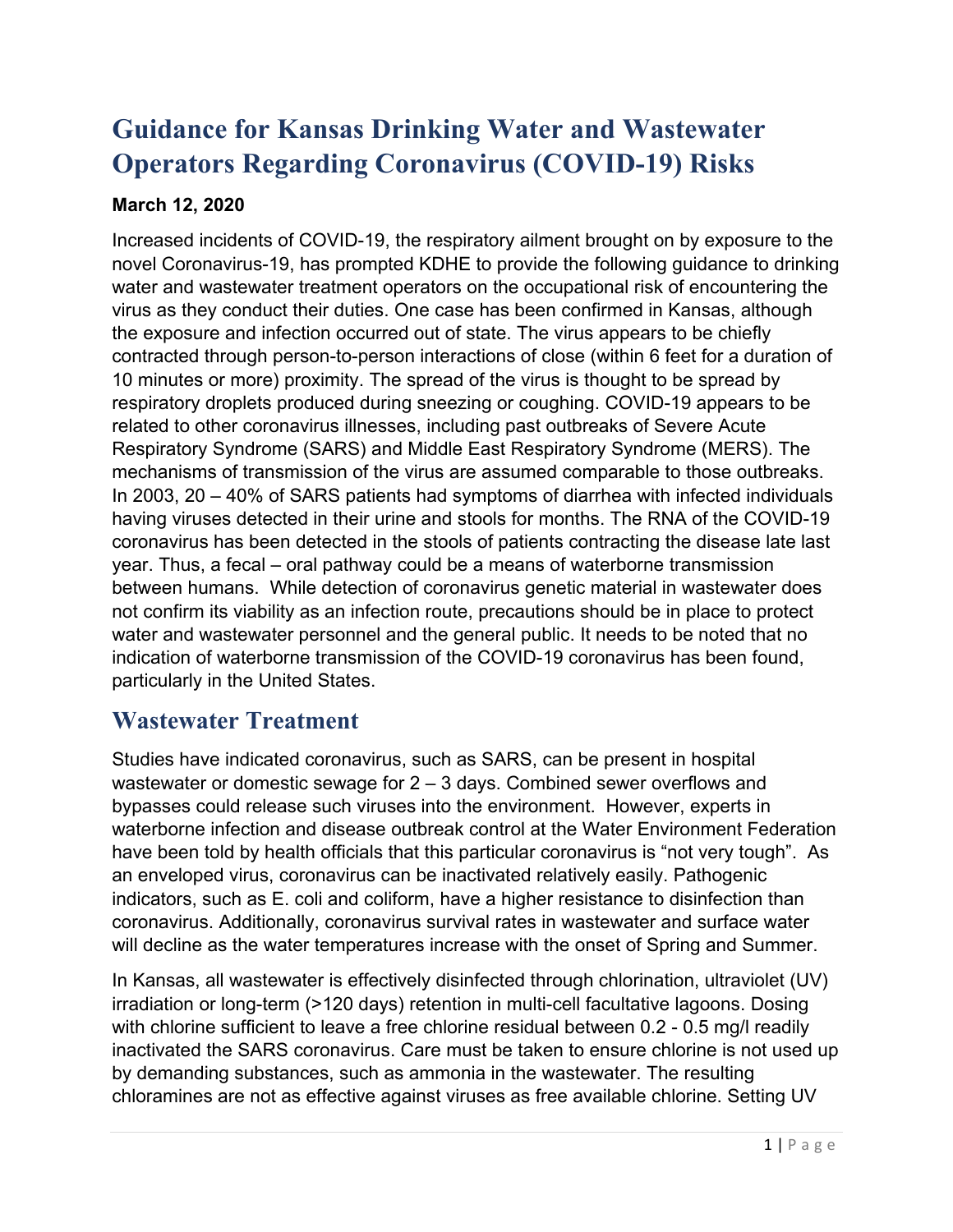fluence at intensities deemed sufficient to inactivate viruses should have a high probability of success against the coronaviruses.

Therefore, standard municipal wastewater disinfection processes are viewed as highly effective to inactivating coronavirus before it enters the environment. Attention thus shifts to the protection of the wastewater treatment operators having high exposure to waterborne pathogens in raw sewage entering the wastewater treatment plants. In general, typical occupational hygiene practices should be protective of staff.

Guidance issued by the Occupational Safety and Health Administration (OSHA) indicates no additional protections are needed for wastewater treatment operators beyond routine hygienic practices. Those practices include:

- Using engineering and administration controls
	- o Barriers to prevent worker exposure to splashes and sprays
	- o Enclosing certain processes that may produce aerosols
	- o Adequate ventilation to remove potentially contaminated air from the workspace
- Safe work practices
	- o Thoroughly washing hands with soap and water
	- o Avoiding touching the face, eyes, mouth, nose or open cuts or sores
	- o Before eating, removing work clothes and eat in designated areas
	- $\circ$  Cover open sores and cuts with clean, dry bandages
	- $\circ$  Remove work clothes before leaving the worksite
- Personal protective equipment normally required for tasks involving handling untreated wastewater
	- o Goggles, face masks and face shields
	- o Rubber boots
	- o Liquid repellent coveralls and gloves

If workers come into contact with sewage, they should flush eyes with clean water, wash cuts with soap and water and be evaluated post-exposure for any emerging complications.

Disinfection of hard surfaces at the worksites, including personal protective equipment should be a standard practice, with a solution containing at least 0.05% chlorine, such as diluted bleach. Similar precautions should be taken for workers handling municipal biosolids at the wastewater treatment plant.

## **Water Treatment Plants**

Water treatment plants downstream (surface water) or down gradient (ground water) of wastewater systems have some susceptibility to their raw water supply being contaminated. Potential threats are incomplete wastewater disinfection, bypasses or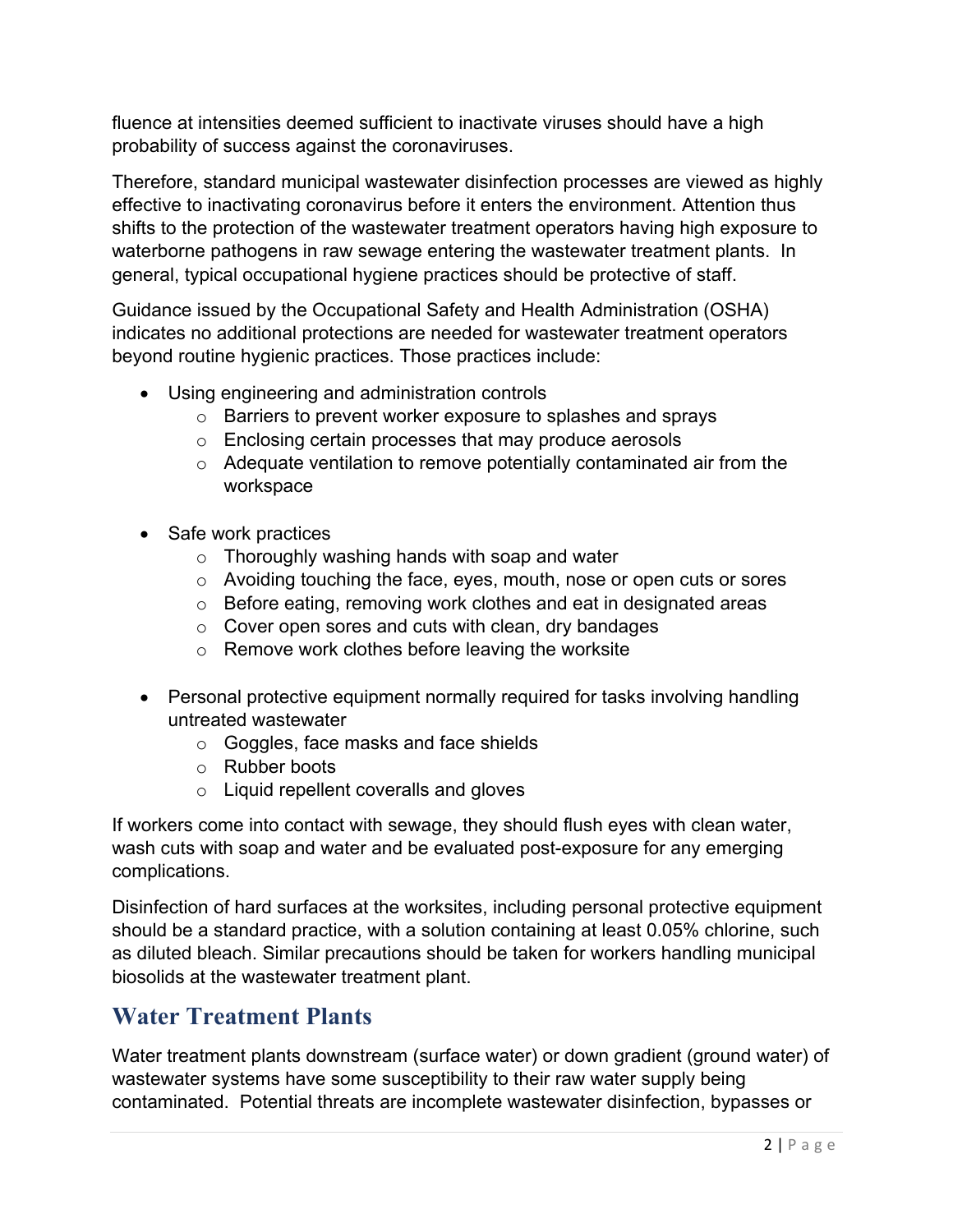discharges from combined sewer overflows or if there is a high density of fecal sources from infected individuals lying outside the service area of the upstream wastewater treatment system. Nonetheless, the fragile vitality of the coronavirus in the open environment renders the threat of raw water contamination low. Furthermore, filtration and disinfection at the water treatment plant provide adequate barriers to breakthrough by ambient viruses into the drinking water supply. Primary disinfection, with a target 4 log (99.99%) virus reduction should be effective in protecting the public.

Secondary disinfection, often with chloramines, maintains a residual chlorine level in the finished water that adds another protective level to infection. Disinfection processes are keyed toward reducing pathogens, such as E. coli, total coliform and Giardia, to levels deemed adequate for human consumption. As those pathogen indicators are more resistant to disinfection than viruses, their elimination virtually assures no pass-through of virus into the drinking water supply. Therefore, coronavirus represents a low health risk to the public through their water supplies.

Exposure risks to the staff operating water treatment plants is similarly low because of the coronavirus susceptibility to wastewater treatment and environmental stresses present in Kansas streams and reservoirs. Virus threats should be considered and handled no differently than other pathogens present in raw, ambient waters entering the plants. Once again, employing routine engineering controls, safe work practices and protective equipment should provide the safeguards necessary to protect the operating staff at the water treatment plant.

## **Staff Management and Continuity of Operations**

Perhaps the greatest threat to drinking water and wastewater operations is attrition and absenteeism among staff that limits the ability to adequately oversee the treatment and disinfection processes at the treatment facilities. Utilities should have contingency plans to shore up depleted work shifts, ensure separation of work crews to avoid transmission, isolate crews from infected staff, and create redundancy coverage of operations. Flexible leave policies should be employed to discourage ill workers from "toughing it out" and continuing to work, risking exposure to the remaining operators. Mutual aid agreements with surrounding utilities should be reviewed for emergency coverage as a tactic to maintain operations.

As the COVID-19 contagion runs its course, the lessons learned from decades of operational and safety experience in Kansas drinking water and wastewater treatment plants should be drawn upon as common sense guidelines for minimizing exposure to any pathogens present in the water. The best safeguard to the Kansas public from incidental waterborne transmission of coronavirus is through ongoing operation of drinking water and wastewater treatment plants.